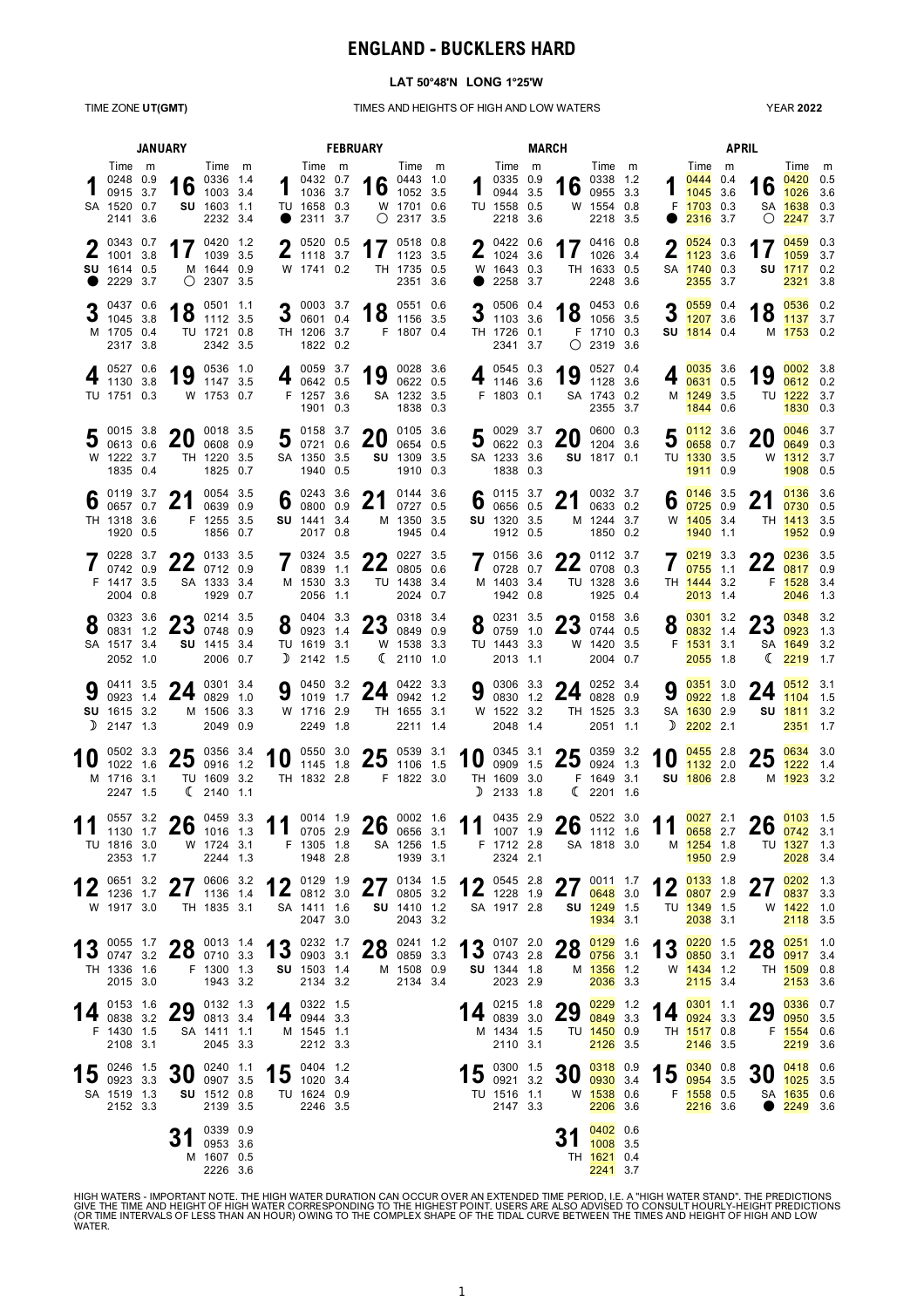### **ENGLAND - BUCKLERS HARD**

### **LAT 50°48'N LONG 1°25'W**

TIME ZONE **UT(GMT)** TIMES AND HEIGHTS OF HIGH AND LOW WATERS

YEAR **2022**

|    |                                                                                    | MAY |                                                                   |                                                                           | JUNE |                                                                     |  |                                                                                                                                         |                                                                    |  |                                                       | <b>JULY</b>                                                    |  |                                                                                          |                                                                 |  |                            | <b>AUGUST</b>                                              |  |                             |                                                                               |  |  |  |
|----|------------------------------------------------------------------------------------|-----|-------------------------------------------------------------------|---------------------------------------------------------------------------|------|---------------------------------------------------------------------|--|-----------------------------------------------------------------------------------------------------------------------------------------|--------------------------------------------------------------------|--|-------------------------------------------------------|----------------------------------------------------------------|--|------------------------------------------------------------------------------------------|-----------------------------------------------------------------|--|----------------------------|------------------------------------------------------------|--|-----------------------------|-------------------------------------------------------------------------------|--|--|--|
|    | Time m<br>$0458$ 0.5<br>1102 3.5<br><b>SU 1713 0.6</b><br>2322 3.6                 |     |                                                                   | Time m<br>16 $\frac{0428}{1034}$ 0.3<br>M 1648 0.3<br>$\bigcirc$ 2254 3.8 |      | Time m<br>$0543$ 0.8<br>$\frac{10043}{1207}$ 3.5<br>W 1758 1.1      |  |                                                                                                                                         | Time m<br>16 $\frac{0540}{1157}$ 3.7<br>TH 1802 0.5                |  |                                                       | Time m<br>0600 0.9<br>$\frac{0.000}{1231}$ 3.5<br>F 1817 1.1   |  |                                                                                          | Time m<br>0617 0.3<br>16 $\frac{0617}{1252}$ 3.8<br>SA 1839 0.5 |  |                            | Time m<br>$0043$ 3.4<br>0645 0.7<br>M 1321 3.5<br>1901 0.9 |  |                             | Time m<br>$0125$ 3.6<br>$16 \frac{0125}{0721}$ 0.4<br>TU 1430 3.7<br>1942 0.7 |  |  |  |
|    | 20.6<br>1142 3.5<br>M 1747 0.7                                                     |     | 17                                                                | 0512 0.2<br>1115 3.8<br>TU 1731 0.3<br>2336 3.8                           |      | $2\frac{0013}{0614}$ 0.9<br>TH 1247 3.5<br>1829 1.2                 |  |                                                                                                                                         | 17 $\frac{0012}{0626}$ 0.4<br>$0626$ 0.4<br>F 1301 3.7<br>1850 0.7 |  |                                                       | $20031$ 3.4<br>$\frac{2}{0632}$ 0.9<br>SA 1309 3.5<br>1849 1.2 |  |                                                                                          | 17 $\frac{0053}{0700}$ 0.3<br>SU 1406 3.7<br>1924 0.7           |  |                            | $20118$ 3.4<br>207150.7<br>TU 1358 3.5<br>1933 0.9         |  |                             | 17 $\frac{0220}{0800}$ 3.5<br>0800 0.7<br>W 1510 3.6<br>2023 1.0              |  |  |  |
|    | 0001 3.6<br>0604 0.7<br>TU 1225 3.5<br>1817 0.9                                    |     |                                                                   | 18 $\frac{0553}{1205}$ 3.8<br>W 1814 0.4                                  | 3    | $0048$ 3.4<br>0643 1.0<br>F 1325 3.4<br>1900 1.3                    |  |                                                                                                                                         | 18 $\frac{0109}{0713}$ 0.5<br>SA 1417 3.7<br>1939 0.9              |  |                                                       | $3\frac{0107}{0703}$ 1.0<br><b>SU 1347 3.4</b><br>1920 1.2     |  | 18                                                                                       | 0152 3.6<br>0744 0.5<br>M 1508 3.7<br>2009 0.9                  |  | 3                          | $0154$ 3.4<br>0748 0.8<br>W 1438 3.5<br>2009 1.0           |  |                             | 18 $\frac{0314}{0841}$ 3.4<br>TH 1550 3.5<br>2108 1.3                         |  |  |  |
|    | 0038 3.5<br>0633 0.8<br>W 1304 3.5<br>1847 1.0                                     |     | 19                                                                | $0026$ 3.8<br>$0635$ 0.3<br>TH 1305 3.7<br>1857 0.6                       | 4    | 0124 3.4<br>$0715$ 1.1<br>SA 1404 3.4<br>1935 1.4                   |  | 19                                                                                                                                      | $0213$ 3.5<br>0803 0.7<br>SU 1525 3.6<br>2032 1.1                  |  | 4                                                     | 0144 3.3<br>0736 1.0<br>M 1428 3.4<br>1956 1.2                 |  | 19                                                                                       | $0255$ 3.5<br>0831 0.8<br>TU 1554 3.6<br>2057 1.1               |  | 4                          | 0239 3.3<br>0826 0.9<br>TH 1524 3.4<br>2051 1.1            |  | 19                          | $0404$ 3.2<br>0928 1.4<br>F 1634 3.3<br>$\binom{2202}{16}$                    |  |  |  |
|    | $0111$ 3.5<br>0700 1.0<br>TH 1340 3.4<br>1916 1.2                                  |     | 20                                                                | $0122$ 3.7<br>0721 0.6<br>F 1415 3.6<br>1946 1.0                          |      | $5\frac{0206}{0751}$ 3.3<br>SU 1450 3.3<br>2015 1.5                 |  | 20                                                                                                                                      | 0320 3.4<br>0858 1.0<br>M 1624 3.5<br>2130 1.3                     |  |                                                       | $5 \frac{0227}{0813}$ 1.1<br>TU 1514 3.3<br>2036 1.3           |  | <b>20</b>                                                                                | 0354 3.4<br>0921 1.1<br>W 1639 3.5<br>$\binom{2151}{2}$ 1.3     |  |                            | $5 \frac{0333}{0910}$ 1.1<br>F 1619 3.3<br>$D$ 2142 1.2    |  | 20                          | $0500$ 3.0<br>1033 1.8<br>SA 1727 3.1<br>2317 1.8                             |  |  |  |
| O  | $\bullet$ 0147 3.3<br>0730 1.1<br>F 1420 3.3<br>1950 1.5                           |     | 21                                                                | 0226 3.5<br>0813 0.9<br>SA 1531 3.5<br>2046 1.3                           |      | 6 $\frac{0255}{0835}$ 3.1<br>M 1542 3.2<br>2105 1.7                 |  | 21                                                                                                                                      | 0427 3.3<br>0958 1.2<br>TU 1722 3.4<br>$\binom{2231}{2231}$ 1.5    |  |                                                       | 6 $\frac{0318}{0856}$ 3.2<br>W 1604 3.3<br>2125 1.4            |  | 21                                                                                       | 0451 3.2<br>1016 1.3<br>TH 1730 3.3<br>2250 1.5                 |  | 6                          | 0440 3.2<br>$1007$ 1.3<br>SA 1724 3.2<br>2247 1.4          |  | 21                          | 0612 2.9<br>1152 2.0<br>SU 1838 3.0                                           |  |  |  |
|    | $0229$ 3.2<br>0807 1.4<br>SA 1508 3.2<br>2032 1.7                                  |     | ົາາ                                                               | 0337 3.3<br>$22_{0919}$ 1.2<br>SU 1641 3.4<br>$\binom{2201}{1.5}$         |      | $7\frac{0353}{0930}$ 1.5<br>0930 1.5<br>TU 1641 3.2<br>$D$ 2206 1.7 |  | າາ                                                                                                                                      | $0533$ 3.2<br>$22_{1059}$ 1.3<br>W 1818 3.4<br>2336 1.5            |  | $\mathbf{I}$                                          | $70416$ 3.1<br>0948 1.2<br>TH 1702 3.3<br>$D$ 2222 1.4         |  | າາ<br>$22 \frac{1118}{116}$ 1.6                                                          | $0551$ 3.1<br>F 1822 3.2<br>2357 1.6                            |  | $\mathbf{I}$               | $70558$ 3.1<br>1124 1.5<br>SU 1832 3.2                     |  | <b>CC</b><br>2202829        | $0034$ 1.9<br>M 1306 2.0<br>1950 3.0                                          |  |  |  |
|    | $O$ $0321$ 3.0<br>0855 1.6<br>SU 1606 3.0<br>2132 2.0                              |     | $99 \frac{0453}{03}$ 3.2<br>$\overline{43}$ 1033 1.3              | M 1755 3.3<br>2314 1.6                                                    |      | $O$ 0459 3.0<br>$0\quad 1036\quad 1.5$<br>W 1747 3.2<br>2319 1.7    |  | <b>ዓ9</b> 0632 3.1<br>$25$ $1203$ 1.4<br>TH 1910 3.3                                                                                    |                                                                    |  |                                                       | $\bullet$ 0524 3.1<br>F 1803 3.3<br>2331 1.4                   |  | 3.0<br>$\bullet$ $\frac{1050}{13}$ $\bullet$ $\bullet$ $\bullet$ $\frac{1223}{1223}$ 1.7 | SA 1918 3.1                                                     |  |                            | $O$ $0014$ 1.4<br>$O$ $0711$ 3.1<br>M 1253 1.5<br>1940 3.3 |  | $23 \frac{0147}{0833}$ 3.0  | TU 1414 1.8<br>2045 3.1                                                       |  |  |  |
| D  | 0423 2.9<br>$1010$ 1.8<br>M 1717 3.0<br>2323 2.0                                   |     | 24                                                                | 0609 3.1<br>1144 1.4<br>TU 1901 3.3                                       | 9    | 0609 3.0<br>1151 1.4<br>TH 1846 3.2                                 |  |                                                                                                                                         | 24 $\frac{0040}{0727}$ 3.1<br>F 1303 1.4<br>2000 3.3               |  | 9                                                     | 0627 3.1<br>$1203$ 1.3<br>SA 1859 3.3                          |  |                                                                                          | 24 $\frac{0104}{0751}$ 3.0<br>SU 1327 1.7<br>2014 3.2           |  | 9                          | 0134 1.3<br>0820 3.3<br>TU 1408 1.3<br>2042 3.4            |  | 24                          | $0245$ 1.5<br>0920 3.2<br>W 1508 1.6<br>2128 3.3                              |  |  |  |
|    | 0542 2.8<br>$1153$ 1.7<br>TU 1849 3.0                                              |     | クト<br>LJ.                                                         | $0022$ 1.5<br>$0715$ 3.1<br>W 1248 1.3<br>2002 3.4                        |      | F 1254 1.2<br>1940 3.4                                              |  | 10 $\frac{0028}{0708}$ 1.5 25 $\frac{0139}{0819}$ 1.4                                                                                   | SA 1358 1.4<br>2044 3.4                                            |  |                                                       | <b>SU 1312</b> 1.2<br>1956 3.4                                 |  | 10 $\frac{0042}{0728}$ 1.3 25 $\frac{0206}{0850}$ 1.5                                    | M 1427 1.6<br>2104 3.2                                          |  | 10                         | 0243 1.0<br>0918 3.4<br>W 1512 1.1<br>2130 3.6             |  | 25                          | 0330 1.2<br>0958 3.4<br>TH 1551 1.3<br>2204 3.4                               |  |  |  |
| 11 | W 1255 1.5<br><b>1952</b> 3.2                                                      |     | $\frac{0.034}{0.0714}$ 1.8 <b>26</b> $\frac{0.125}{0.0811}$ 1.4 . | TH 1345 1.2<br>2050 3.5                                                   |      | SA 1350 1.0<br>2025 3.5                                             |  | 11 $\frac{0126}{0800}$ 3.3 26 $\frac{0232}{0907}$ 3.2 11 $\frac{0148}{0824}$ 3.3                                                        | <b>SU 1449</b> 1.3<br>2124 3.4                                     |  |                                                       | M 1415 1.0<br>2048 3.5                                         |  | $\frac{0148}{0824}$ 1.1 <b>26</b> $\frac{0302}{0937}$ 1.4                                | TU 1522 1.5<br>2145 3.3                                         |  |                            | 11 $\frac{0342}{1005}$ 3.6<br>TH 1608 0.8<br>2214 3.7      |  | $26 \frac{0410}{1032}$ 3.5  | F 1630 1.1<br>2237 3.5                                                        |  |  |  |
|    | 1 2 0128 1.5<br>$1\,$ $\epsilon$ $\frac{0805}{031}$ 3.1<br>TH 1347 1.2<br>2032 3.4 |     | 27 $\frac{0217}{0852}$ 3.3                                        | F 1434 1.1<br>2121 3.5                                                    |      | SU 1443 0.8<br>2108 3.6                                             |  | 12 $\frac{0220}{0846}$ 0.9 27 $\frac{0321}{0952}$ 3.3                                                                                   | M 1538 1.2<br>2203 3.4                                             |  |                                                       | TU 1516 0.9<br>2138 3.6                                        |  | 12 $\frac{0249}{0919}$ 0.8 27 $\frac{0350}{1017}$ 3.3                                    | W <mark>1610</mark> 1.3<br>$2224$ 3.4                           |  |                            | 12 $\frac{0434}{1049}$ 3.7<br>F 1659 0.5<br>$O$ 2256 3.7   |  | 07 0447 0.8<br>$\mathbf{Z}$ | 1104 3.6<br>SA 1707 0.9<br>2309 3.5                                           |  |  |  |
|    | 13 $\frac{0215}{0843}$ 3.3<br>F 1434 0.9<br>2107 3.5                               |     | <b>20</b> 0304 1.0<br>$20$ 0928 3.4                               | SA 1521 1.0<br>2151 3.5                                                   |      | M 1535 0.6<br>$2152$ 3.7                                            |  | 13 $\frac{0311}{0930}$ 3.6 28 $\frac{0406}{1032}$ 3.4 13 $\frac{0347}{1009}$ 3.6 28 $\frac{0434}{1053}$ 3.4<br>TU <mark>1624</mark> 1.2 | 2240 3.5                                                           |  |                                                       | W <mark>1614</mark> 0.7<br>$\bigcirc$ 2224 3.7                 |  | $\bullet$                                                                                | TH 1654 1.1<br>2258 3.5                                         |  | 13 $\frac{0521}{1137}$ 3.8 | SA 1742 0.4<br>2340 3.7                                    |  | 20<br>$20$ 1137 3.6         | $0522$ 0.6<br>SU 1739 0.8<br>2341 3.5                                         |  |  |  |
|    | 0300 0.8<br>14 $\frac{6000}{0919}$ 3.5<br>SA 1520 0.6<br>2141 3.7                  |     | 29                                                                | 0348 0.9<br>$1005$ 3.4<br>SU 1604 0.9<br>2224 3.5                         |      | TU 1625 0.5<br>$\bigcirc$ 2235 3.8                                  |  | 14 $\frac{0402}{1016}$ 0.5 29 $\frac{0449}{1110}$ 3.4                                                                                   | W <mark>1707</mark> 1.1<br>2316 3.5                                |  |                                                       | TH 1707 0.6<br>2309 3.8                                        |  | 14 $\frac{0442}{1058}$ 0.4 29 $\frac{0512}{1129}$ 0.9                                    | F 1729 1.0<br>2333 3.5                                          |  | 14 $\frac{0602}{1231}$ 3.8 | SU 1823 0.4                                                |  | 29 $\frac{0553}{1213}$ 0.5  | M 1808 0.7                                                                    |  |  |  |
|    | 15 $\frac{0344}{0955}$ 3.6<br>SU 1604 0.4<br>2216 3.8                              |     | 30<br>$\bullet$                                                   | $0429$ 0.8<br>$1045$ 3.4<br>M 1646 0.9<br>2258 3.5                        |      | W 1716 0.5<br>2319 3.8                                              |  | 15 $\frac{0453}{1103}$ 0.3 30 $\frac{0527}{1152}$ 0.9                                                                                   | 0527 0.9<br>TH <mark>1743</mark> 1.1<br>2354 3.5                   |  | 15 $\frac{0531}{1151}$ 3.8<br>F <mark>1754</mark> 0.5 | 2357 3.7                                                       |  | 30 $\frac{0545}{1207}$ 3.5                                                               | $0545$ 0.8<br>SA <mark>1801</mark> 1.0                          |  |                            | $15 \frac{0031}{0642}$ 0.2<br>M 1334 3.8<br>1903 0.5       |  | $30 \frac{0014}{0622}$ 0.5  | TU 1247 3.6<br>1838 0.7                                                       |  |  |  |
|    |                                                                                    |     |                                                                   | $0510$ 0.8<br>511124335<br>TU 1724 1.0<br>2335 3.5                        |      |                                                                     |  |                                                                                                                                         |                                                                    |  |                                                       |                                                                |  | J I                                                                                      | 0009 3.5<br>0616 0.7<br>SU 1244 3.5<br>1832 0.9                 |  |                            |                                                            |  | JI                          | 0047 3.5<br>0651 0.5<br>W 1321 3.6<br>1908 0.7                                |  |  |  |

HIGH WATERS - IMPORTANT NOTE. THE HIGH WATER DURATION CAN OCCUR OVER AN EXTENDED TIME PERIOD, I.E. A "HIGH WATER STAND". THE PREDICTIONS<br>GIVE THE TIME AND HEIGHT OF HIGH WATER CORRESPONDING TO THE HIGHEST POINT. USERS ARE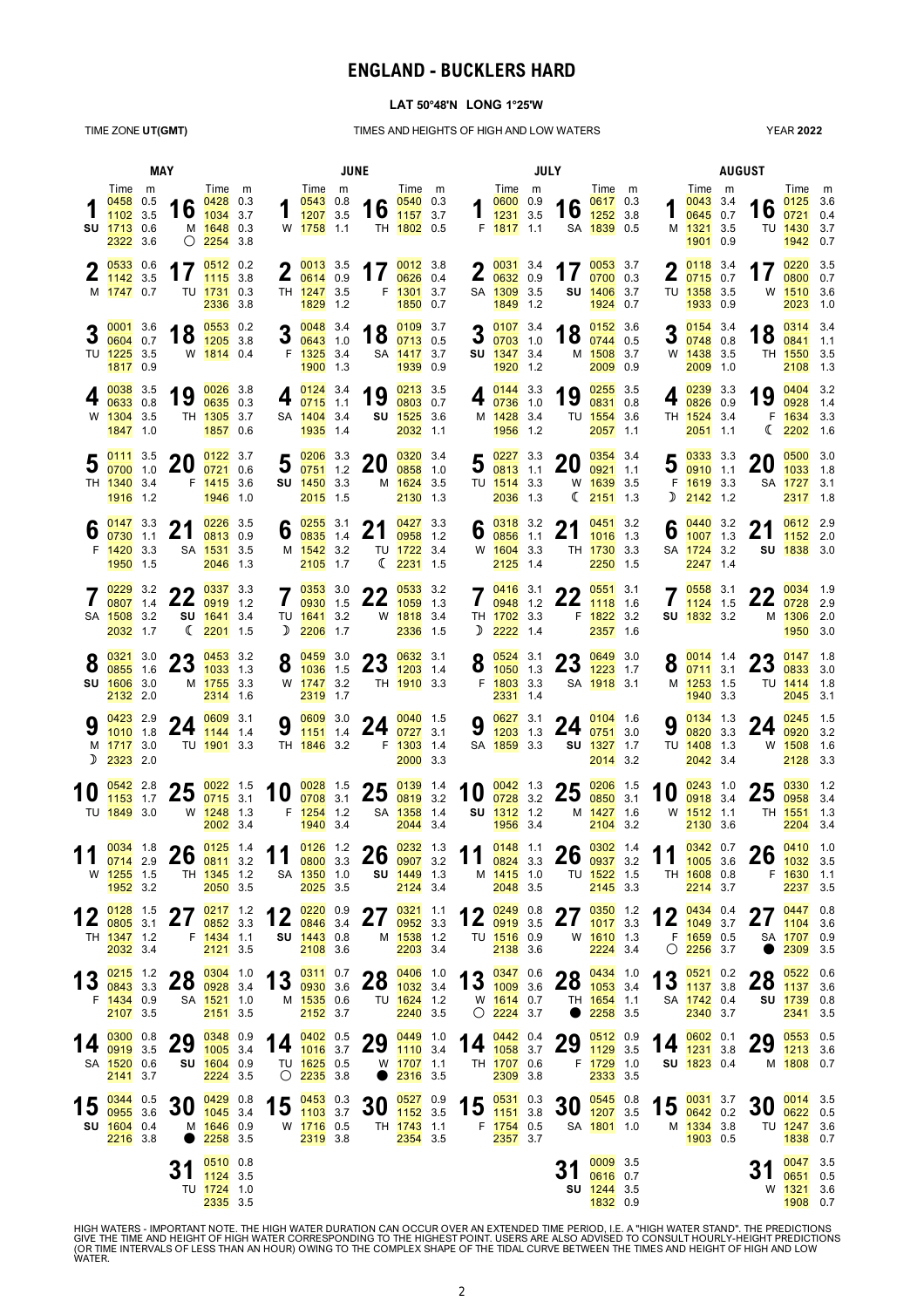### **ENGLAND - BUCKLERS HARD**

#### **LAT 50°48'N LONG 1°25'W**

TIME ZONE **UT(GMT)** TIMES AND HEIGHTS OF HIGH AND LOW WATERS

YEAR **2022**

|            |                                                                 | <b>SEPTEMBER</b> | <b>OCTOBER</b>                         |                                                                   |  |                                                                                              |                                                                  |  |                                                       | <b>NOVEMBER</b>                                                   |  |   |                                                                          |  |                     |                                                            |  | <b>DECEMBER</b> |                                                                        |                 |                                                                 |       |
|------------|-----------------------------------------------------------------|------------------|----------------------------------------|-------------------------------------------------------------------|--|----------------------------------------------------------------------------------------------|------------------------------------------------------------------|--|-------------------------------------------------------|-------------------------------------------------------------------|--|---|--------------------------------------------------------------------------|--|---------------------|------------------------------------------------------------|--|-----------------|------------------------------------------------------------------------|-----------------|-----------------------------------------------------------------|-------|
|            | Time m<br>$0122$ 3.5<br>0723 0.6<br>TH 1358 3.6<br>1942 0.8     |                  |                                        | Time m<br>16 $\frac{0227}{0800}$ 3.4<br>F 1453 3.4<br>2020 1.3    |  |                                                                                              | Time m<br>$0143$ 3.6<br>0737 0.9<br>SA 1412 3.5<br>2000 1.0      |  |                                                       | Time m<br>16 $\frac{0229}{0800}$ 3.3<br>SU 1445 3.3<br>2019 1.7   |  | D | Time m<br>0411 3.3<br>$\frac{0411}{0934}$ 1.8<br>TU 1632 3.2<br>2233 1.7 |  |                     | Time m<br>16 $^{0347}$ 3.1<br>W 1601 3.0<br>(2206, 2.0)    |  |                 | Time m<br>0519 3.4<br>1045 1.7<br>TH 1734 3.2<br>2314 1.4              |                 | Time m<br>16 $^{0414}$ 3.2<br>F 1627 3.0<br>$\binom{2203}{1.7}$ |       |
|            | $205$ 3.5<br>$0759$ 0.8<br>F 1442 3.5<br>2021 1.0               |                  | 17                                     | 0311 3.2<br>0836 1.6<br>SA 1532 3.2<br>$\binom{2101}{1.7}$        |  |                                                                                              | $2\frac{0242}{0820}$ 1.3<br>SU 1516 3.3<br>2050 1.4              |  |                                                       | 17 $\frac{0317}{0843}$ 3.1<br>M 1534 3.1<br>$\binom{2113}{2}$ 2.0 |  | ω | 0538 3.2<br>$\frac{2}{1124}$ 1.9<br>W 1801 3.1<br>2353 1.6               |  |                     | 17 $^{0456}$ 3.0<br>TH 1716 2.9<br>2342 1.9                |  |                 | $\bigcap$ 0628 3.4<br>$\frac{1}{1156}$ 1.6<br>F 1841 3.2               |                 | 17 $^{0516}$ 3.2<br>SA 1737 3.0<br>2317 1.7                     |       |
|            | $3\frac{0258}{0840}$ 3.3<br>SA 1540 3.3<br>$D$ 2109 1.3         |                  |                                        | 0359 3.1<br>18 $\frac{0359}{0927}$ 2.0<br>SU 1620 3.0<br>2228 2.0 |  |                                                                                              | $3\frac{0406}{0919}$ 1.7<br>M 1638 3.1<br>$D$ 2219 1.7           |  | 18 $\frac{0417}{1101}$ 3.0                            | TU 1637 2.9<br>2333 2.1                                           |  |   | 3 $\frac{0656}{1234}$ 1.7<br>TH 1913 3.2                                 |  |                     | $18$ $^{0630}$ 3.0<br>1225 2.0<br>F 1854 2.9               |  |                 | $20019$ 1.4<br>$J_{0731}3.5$<br>SA 1257 1.5<br>1940 3.3                |                 | 18 $^{0619}$ 3.2<br>SU 1841 3.0                                 |       |
|            | 0411 3.2<br>0934 1.5<br>SU 1652 3.2<br>2218 1.6                 |                  | 19                                     | 0506 2.9<br>1129 2.2<br>M 1729 2.8                                |  |                                                                                              | $4\frac{0544}{1142}$ 1.9<br>TU 1813 3.1                          |  | 19                                                    | 0606 2.9<br>$1215$ 2.2<br>W 1836 2.8                              |  |   | 4 $^{0058}$ 1.4<br>F 1333 1.4<br>2012 3.4                                |  | 19                  | 0038 1.7<br>0740 3.2<br>SA 1313 1.8<br>1952 3.1            |  |                 | 0117 1.3<br>0824 3.5<br>SU 1352 1.3<br>2029 3.3                        | 19              | 0026 1.5<br>0717 3.3<br>M 1301 1.5<br>1938 3.2                  |       |
|            | 0543 3.0<br>1112 1.8<br>M 1818 3.1                              |                  | <b>20</b>                              | 0008 2.0<br>0659 2.8<br>TU 1246 2.2<br>1922 2.8                   |  |                                                                                              | $5\frac{0017}{0707}$ 3.2<br>W 1259 1.8<br>1929 3.2               |  | 20                                                    | 0038 2.0<br>0736 3.0<br>TH 1316 2.0<br>1951 3.0                   |  |   | $5^{0153}$ 1.2<br>3008563.6<br>SA 1424 1.2<br>2055 3.5                   |  | 20                  | 0127 1.5<br>0822 3.4<br>SU 1356 1.4<br>2031 3.3            |  |                 | 5 ${}^{0209}$ ${}^{1.2}$ 0907 3.6<br>M 1440 1.1<br>2109 3.4            | 20              | 0124 1.3<br>0806 3.4<br>TU 1355 1.2<br>2026 3.3                 |       |
| O          | $\bullet$ 0014 1.6<br>$0710^{6}$ 3.1<br>TU 1301 1.7<br>1937 3.2 |                  | 21                                     | 0119 1.9<br>0811 3.0<br>W 1353 2.0<br>2024 3.0                    |  |                                                                                              | 6 $\frac{0126}{0814}$ 3.4<br>TH 1401 1.4<br>2025 3.4             |  | 21                                                    | 0132 1.7<br>0827 3.2<br>F 1404 1.7<br>2037 3.2                    |  |   | 6 $^{0243}_{0935}$ $^{0.9}_{37}$<br>SU 1509 0.9<br>2129 3.6              |  | 21                  | 0211 1.2<br>0855 3.5<br>M 1439 1.1<br>2104 3.4             |  |                 | 6 $^{0257}$ 1.1<br>TU 1525 1.0<br>2149 3.5                             | 21              | 0216 1.1<br>0851 3.6<br>W 1447 0.9<br>2113 3.5                  |       |
|            | 0137 1.4<br>0821 3.3<br>W 1412 1.5<br>2035 3.4                  |                  | $22^{0216}$ 1.6                        | TH 1443 1.7<br>2107 3.2                                           |  |                                                                                              | $7 \frac{0222}{0906}$ 3 e<br>0906 3.6<br>F 1451 1.1<br>2108 3.5  |  | 22 $\frac{0216}{0905}$ 3.4                            | SA 1443 1.4<br>2112 3.4                                           |  |   | $7^{0327}_{1003}$ 3.8<br>M 1552 0.7<br>2203 3.6                          |  |                     | 0255 0.9<br>22 $^{0255}$ 0.9<br>TU 1521 0.8<br>2139 3.6    |  |                 | $7^{0342}_{1008}$ $^{1.0}_{2.0}$<br>1008 3.6<br>W 1609 0.9<br>2228 3.5 |                 | 0309 0.9<br>22 $^{0309}$ 0.9<br>TH 1539 0.7<br>2158 3.6         |       |
| 8          | 0240 1.1<br>0913 3.5<br>TH 1509 1.1<br>2121 3.5                 |                  | nn                                     | $0259$ 1.3<br>$25_{0935}$ 3.4<br>F 1523 1.3<br>2141 3.4           |  |                                                                                              | $8 \frac{0311}{0946}$ $27$<br>SA 1537 0.8<br>2146 3.7            |  | $25_{0935}$ 3.6                                       | $257$ 1.1<br>SU 1521 1.1<br>2141 3.5                              |  |   | $0.0410$ 0.7<br>$\frac{8}{1032}$ 3.8<br>TU 1635 0.6<br>$O$ 2240 3.6      |  | $\bullet$           | $22.0339$ 0.7<br>$23_{1000}$ 3.8<br>W 1604 0.6<br>2214 3.7 |  |                 | $8^{0426}$ 1.0<br>1043 3.6<br>TH 1653 0.9<br>$O$ 2307 3.5              |                 | <b>ባ</b> ባ 0401 0.7<br>$23$ 1016 3.8<br>F 1629 0.5<br>2243 3.7  |       |
|            | 0331 0.7<br>0956 3.7<br>F 1558 0.7<br>2202 3.7                  |                  | 24                                     | 0338 1.0<br>$1006$ 3.6<br>SA 1600 1.0<br>2212 3.5                 |  |                                                                                              | 9 $\frac{0356}{1024}$ 0.5<br>SU 1620 0.5<br>$O$ 2222 3.7         |  | 24 $\frac{0337}{1003}$ 0.8                            | M 1559 0.8<br>2211 3.6                                            |  | Δ | 0452 0.7<br>$3.7$ 1103 3.7<br>W 1714 0.7<br>2318 3.6                     |  | 24 $^{0423}$ 0.6    | TH 1648 0.5<br>2254 3.8                                    |  | 9               | 0508 1.1<br>1118 3.6<br>F 1730 0.9<br>2348 3.5                         |                 | 24 $^{0452}_{1058}$ 3.8<br>SA 1719 0.4<br>2330                  | - 3.8 |
| $\bigcirc$ | $0419$ 0.4<br>1036 3.8<br>SA 1643 0.5<br>2240 3.7               |                  | $25\frac{0415}{1036}$ 3.6<br>$\bullet$ | 1036 3.6<br>SU 1636 0.8<br>2242 3.6                               |  | 10                                                                                           | $0439$ 0.4<br>1056 3.8<br>M 1702 0.4<br>2259 3.7                 |  | 25 $\frac{0416}{1032}$ 3.8                            | TU 1637 0.6<br>$2241$ 3.7                                         |  |   | 10 $^{0528}$ 0.8<br>1140 3.7<br>TH 1748 0.8                              |  | $25^{0507}$ 0.5     | 1112 3.9<br>F 1730 0.4<br>2337 3.8                         |  | 10              | 0545 1.1<br>1156 3.6<br>SA 1804 1.0                                    |                 | $25^{0540}$ 0.6<br>SU 1804 0.4                                  |       |
|            | <b>SU 1725 0.3</b><br>2320 3.7                                  |                  |                                        | M 1710 0.6<br>2310 3.6                                            |  | 0503 0.2 26 0451 0.6 11 0518 0.4 26 0454 0.5 11 0002 3.6 26 0549 0.6 11 0030 3.5 26 0028 3.8 | TU <mark>1739</mark> 0.5<br>2339 3.7                             |  |                                                       | W 1714 0.5<br>2313 3.8                                            |  |   | F 1218 3.6<br>1820 0.9                                                   |  |                     | SA 1812 0.5                                                |  |                 | <b>SU</b> 1234 3.5<br>1835 1.1                                         |                 | M 1239 3.7<br>1850 0.4                                          |       |
|            | $0542$ 0.2<br>$12_{1204}$ 3.8<br>M 1802 0.4                     |                  | 67<br>$\mathbf{Z}$                     | $0525$ 0.5<br>1137 3.7<br>TU 1742 0.5<br>2341 3.7                 |  |                                                                                              | $4 \bullet 0554 0.5$<br>$12_{\frac{1212}{3.8}}$<br>W 1813 0.6    |  | 27 $\frac{0530}{1137}$ 3.8                            | TH 1749 0.4<br>2353 3.8                                           |  |   | 12 $^{0044}$ 3.6<br>SA 1255 3.5<br>1850 1.1                              |  | 27 $^{0031}$ 3.8    | 0633 0.8<br>SU 1249 3.7<br>1856 0.7                        |  |                 | 0110 3.5<br>$12$ 0651 1.4<br>M 1310 3.4<br>1906 1.2                    | 27<br><u>21</u> | 0132 3.7<br>0712 0.8<br>TU 1337 3.6<br>1937 0.6                 |       |
|            | 13 $\frac{0006}{0619}$ 0.3<br>TU 1252 3.8<br>1839 0.5           |                  | $20^{0557}$ 0.4<br>$20$ $1210$ 3.7     | W 1813 0.5                                                        |  |                                                                                              | TH 1252 3.7<br>$1845$ 0.8                                        |  | 13 $\frac{0025}{0627}$ 3.6 28 $\frac{0605}{1217}$ 3.8 | F 1825 0.5                                                        |  |   | 13 0123 3.5<br>SU 1331 3.4<br>1920 1.3                                   |  | $28^{0134}$ 3.7     | M 1349 3.6<br>1944 0.9                                     |  |                 | $13$ 0148 3.4<br>TU 1349 3.3<br>1939 1.3                               |                 | <b>20</b> 0243 3.7<br>$20$ 0802 1.0<br>W 1443 3.5<br>2027 0.8   |       |
| 4          | 0054 3.6<br>14 $\frac{654}{0654}$ 0.5<br>W 1337 3.7<br>1914 0.7 |                  | 29                                     | 0017 3.7<br>0627 0.5<br>TH 1245 3.7<br>1845 0.5                   |  |                                                                                              | 0107 3.6<br>14 $\frac{0107}{0657}$ 1.0<br>F 1328 3.6<br>1914 1.1 |  | $29 \frac{0040}{0643}$ 0.7                            | SA 1302 3.7<br>$1905$ 0.7                                         |  |   | 0204 3.4<br>14 $^{0204}$ 3.4<br>M 1412 3.3<br>1955 1.6                   |  | 29                  | 0250 3.6<br>0813 1.4<br>TU 1459 3.4<br>2044 1.2            |  |                 | 0230 3.3<br>14 $0230$ 3.3<br>W 1433 3.2<br>2017 1.4                    | 29              | 0348 3.6<br>0857 1.2<br>TH 1551 3.4<br>2124 1.1                 |       |
| 15         | $0141$ 3.5<br>$0727$ 0.8<br>TH 1416 3.6<br>1947 1.0             |                  | 30                                     | 0057 3.7<br>0700 0.6<br>F 1324 3.6<br>1920 0.7                    |  |                                                                                              | 15 $\frac{0148}{0727}$ 1.3<br>SA 1405 3.4<br>1944 1.3            |  | 30                                                    | 0134 3.6<br>0724 1.0<br>SU 1358 3.5<br>1948 1.0                   |  |   | 15 $^{0251}$ 3.2<br>TU 1502 3.1<br>2041 1.8                              |  | 30<br>$\mathcal{D}$ | 0406 3.5<br>0925 1.6<br>W 1616 3.3<br>2200 1.4             |  |                 | 15 $^{0318}$ 3.3<br>TH 1525 3.1<br>2104 1.6                            | 30              | 0448 3.5<br>0959 1.4<br>F 1658 3.3<br>2227 1.3                  |       |
|            |                                                                 |                  |                                        |                                                                   |  |                                                                                              |                                                                  |  |                                                       | 0244 3.5<br>0814 1.4<br>M 1507 3.3<br>2046 1.4                    |  |   |                                                                          |  |                     |                                                            |  |                 |                                                                        |                 | 0547 3.4<br>1106 1.5<br>SA 1801 3.2<br>2334 1.4                 |       |

HIGH WATERS - IMPORTANT NOTE. THE HIGH WATER DURATION CAN OCCUR OVER AN EXTENDED TIME PERIOD, I.E. A "HIGH WATER STAND". THE PREDICTIONS<br>GIVE THE TIME AND HEIGHT OF HIGH WATER CORRESPONDING TO THE HIGHEST POINT. USERS ARE